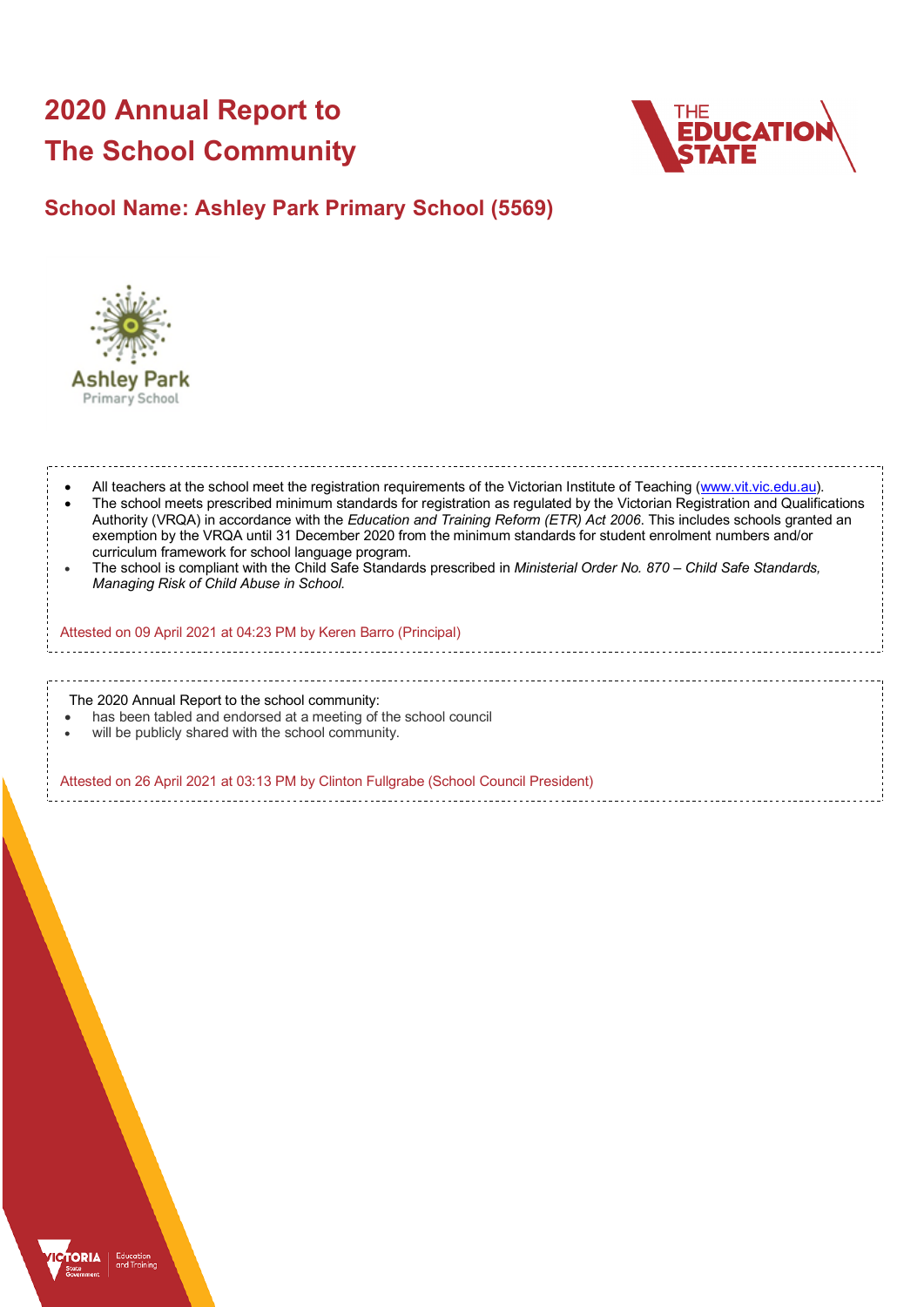

## How to read the Annual Report

## What has changed for the 2020 Annual Report?

#### **Improved appearance**

The appearance of the Performance Summary has been updated to more clearly represent information and to assist interpretation and comparison of individual school's data with state averages and similar school groups.

#### **School performance data**

The Victorian community's experience of COVID-19, including remote and flexible learning, had a significant impact on normal school operations. This impacted the conduct of assessments and surveys. Readers should be aware of this when interpreting the Performance Summary.

For example, in 2020 school-based surveys ran under changed circumstances, and NAPLAN was not conducted. Absence and attendance data may have been influenced by local processes and procedures adopted in response to remote and flexible learning.

Schools should keep this in mind when using this data for planning and evaluation purposes. Those schools who participated in the Student Attitudes to School survey in 2020 should also refer to the advice provided regarding the consistency of their data.

## What does the *'About Our School'* section refer to?

The About Our School section provides a brief background on the school, an outline of the school's performance over the year and future directions.

The 'School Context' describes the school's vision, values and purpose. Details include the school's geographic location, size and structure, social characteristics, enrolment characteristics and special programs.

The 'Framework for Improving Student Outcomes (FISO)' section includes the improvement initiatives the school has selected and the progress they have made towards achieving them.

## What does the *'Performance Summary'* section of this report refer to?

The Performance Summary includes the following:

#### **School Profile**

- student enrolment information
- the school's 'Student Family Occupation and Education' category
- a summary of parent responses in the Parent Opinion Survey, shown against the statewide average for Primary schools
- school staff responses in the area of School Climate in the School Staff Survey, shown against the statewide average for Primary schools

#### **Achievement**

- English and Mathematics for Teacher Judgements against the curriculum
- English and Mathematics for National Literacy and Numeracy tests (NAPLAN). *Note: NAPLAN tests were not conducted in 2020*

#### **Engagement**

Student attendance at school

#### **Wellbeing**

Student responses to two areas in the Student Attitudes to School Survey:

- Sense of Connectedness
- Management of Bullying

Results are displayed for the latest year and the average of the last four years (where available).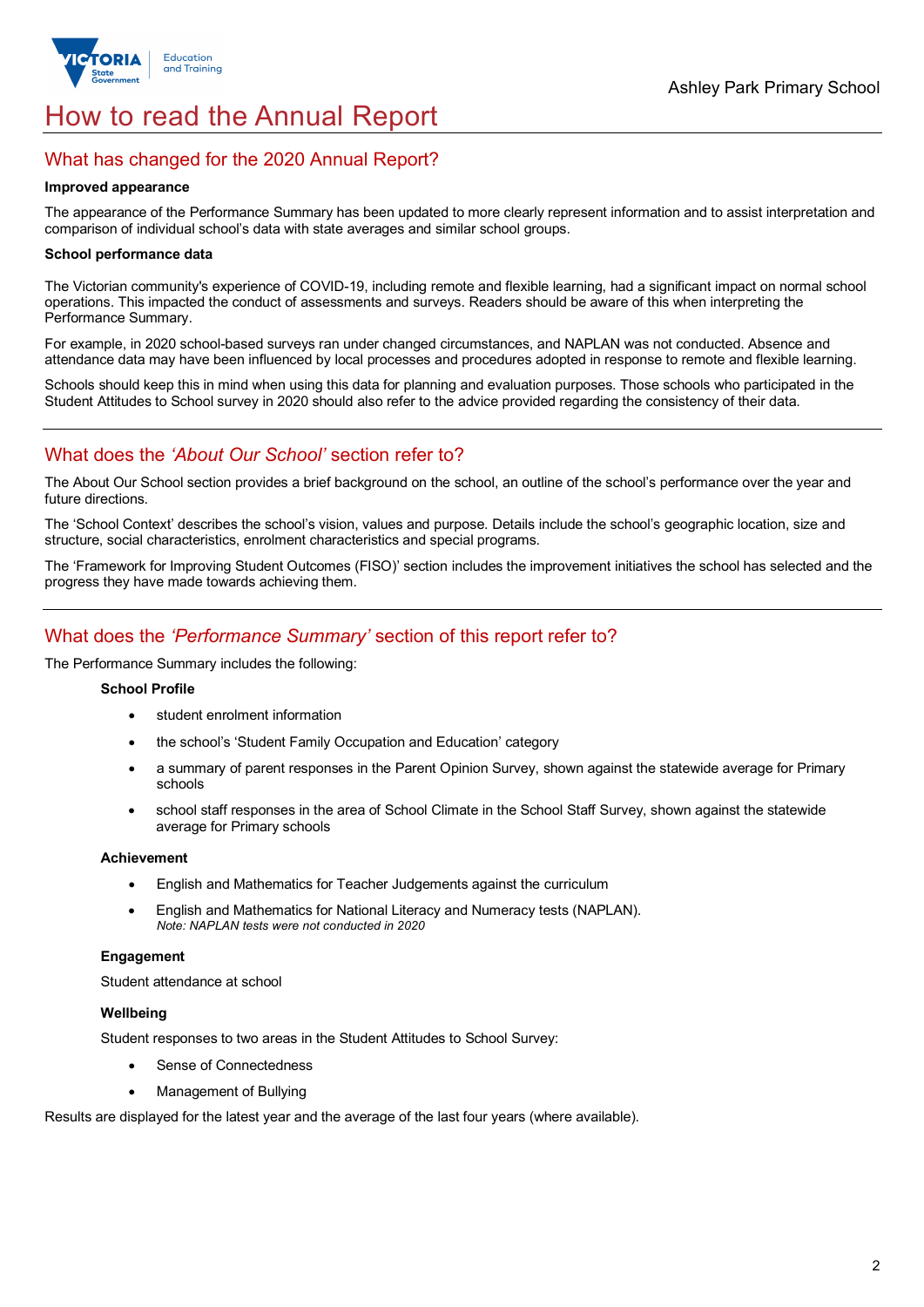

## How to read the Annual Report (continued)

## What do *'Similar Schools'* refer to?

Similar Schools are a group of Victorian government schools with similar characteristics to the school.

This grouping of schools has been created by comparing each school's socio-economic background of students, the number of non-English speaking students and the school's size and location.

## What does *'NDP'* or '*NDA*' mean?

'NDP' refers to no data being published for privacy reasons or where there are insufficient underlying data. For example, very low numbers of participants or characteristics that may lead to identification will result in an 'NDP' label. For the 2020 Student Attitudes to School survey, specifically, the similar school group averages are replaced by 'NDP' where less than 50% of schools in a given similar school group did not participate in the 2020 survey.

'NDA' refers to no data being available. Some schools have no data for particular measures due to low enrolments. There may be no students enrolled in some year levels, so school comparisons are not possible.

Note that new schools only have the latest year of data and no comparative data from previous years. The Department also recognises unique circumstances in Specialist, Select Entry, English Language, Community Schools and schools that changed school type recently, where school-to-school comparisons are not appropriate.

## What is the *'Victorian Curriculum'*?

The Victorian Curriculum F–10 sets out what every student should learn during his or her first eleven years of schooling. The curriculum is the common set of knowledge and skills required by students for life-long learning, social development and active and informed citizenship.

The Victorian Curriculum is assessed through teacher judgements of student achievement based on classroom learning.

The curriculum has been developed to ensure that school subjects and their achievement standards enable continuous learning for all students, including students with disabilities.

The 'Towards Foundation Level Victorian Curriculum' is integrated directly into the curriculum and is referred to as 'Levels A to D'.

'Levels A to D' may be used for students with a disability or students who may have additional learning needs. These levels are not associated with any set age or year level that links chronological age to cognitive progress (i.e. there is no age expected standard of achievement for 'Levels A to D').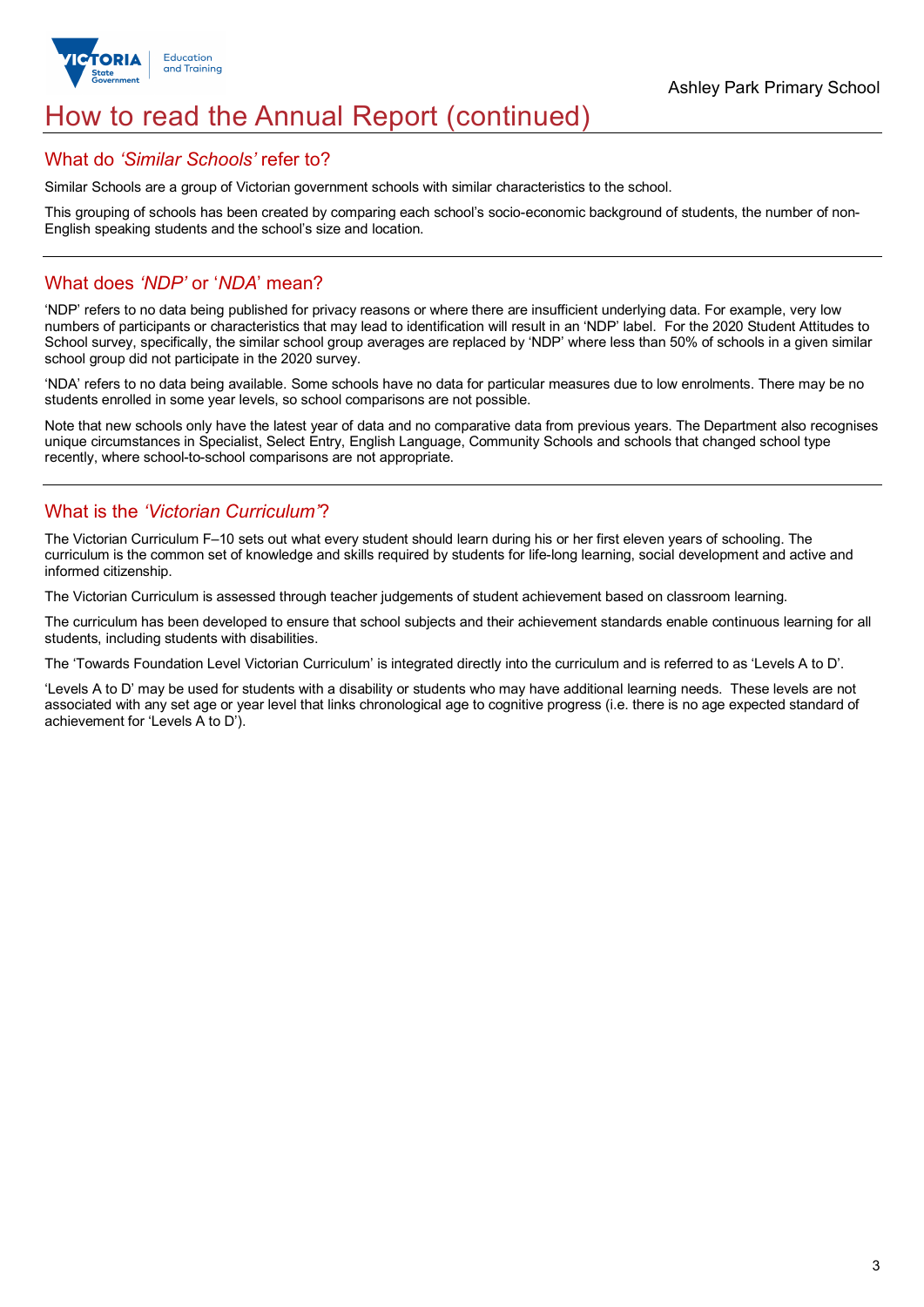

## **About Our School**

### **School context**

Ashley Park Primary School is a new school in the Whittlesea Network in a well-established pocket of Doreen. 2020 was our second year of operation and saw us welcome many more families from our local area. It was a challenging year for everyone, everywhere, due to COVID-19. As a school community we rose to the challenge of remote and flexible learning, prioritising connectedness, routines, wellbeing and teaching and learning to ensure that we continued to improve and make a difference to the students at our school.

Our vision is to be all we can be. A collaborative school community formed through strong partnerships that contribute to the engagement, wellbeing and achievement of all students. Our mission is to provide a comprehensive education that empowers our students to contribute to their world and shape their desired future. By working collaboratively as a school community we focus on our students developing the understandings, skills, capabilities and dispositions that will enable them to be the best that they can be.

Our values are Be kind. Be responsible. Be all we can be.

In 2020 we finished the year with 185 enrolments. We operated in three learning communities consisting of a Foundation Community of 70 Foundation students, Junior Community of 47 Year 1 and Year 2 students and Middle/Senior Community of 68 Year 2, 3, 4, 5 and 6 students. In the Junior Community there were 32 Year 1s and 15 Year 2s organised into two groups of 23 and 24. The Middle/Senior Community consisted of one group made up of 14 Year 2s and 8 Year 3s, another with 9 Year 3s and 13 Year 4s and third group with 14 Year 5s and 10 Year 6s. We utilised both the Wattle and Eucalypt Learning Spaces, both inquiry zones, our Ironbark Sports and Arts Centre and the Silver Gum Centre, the welcoming entrance to our school, to provide comprehensive programs when onsite.

Ashley Park ended 2020 with 16.15 equivalent full time staff, consisting of 2 Principal Class officers, 9.76 teachers and 4.391 Education Support (ES) staff. Our enrolment at February census was 176 students consisting of 85 females and 91 males. This number fluctuated throughout the year with new families moving in to the area and local families transferring from neighbouring schools. Our final enrolment by the end of 2020 was 185 students made up of 86 females and 99 males. The students were of 11 nationalities, 20% have English as an Additional Language and 2% identify as Aboriginal or Torres Strait Islander.

Our whole school teaching team was made up of eight community teachers, 1.0 Foundation/Junior reading and maths teacher, 0.32 Physical Education, 0.32 Creative Arts and 0.12 S.T.E.A.M/Library. The principal class team developed and led our school's remote learning program that utilised both Google apps for Education and Zoom online platforms. Staff pre recorded teaching videos, embedding them in PowerPoint presentations that families accessed from home through our remote learning drive. We maintained regular contact with all students through Zoom and ensured our instructional model formed the basis of all lessons. We made changes based on the remote learning survey feedback provided by students, families and staff in May which saw our high quality program improved and sustained during the entirety of the Term three lockdown.

In our second year of operation, we utilised and built upon our effective structures and processes which enabled our teachers to work as collaborative teaching teams across our Learning Communities. Through team accountability and responsibility, shared planning, common practices and the use of a strong instructional model our teaching and learning programs targeted student needs during both onsite and remote and flexible learning. We focused on improving student learning outcomes and utilised a like needs grouping approach within all learning communities. Our programs encouraged our students to engage with and inquire about areas of interest to them within the provision of the Victorian Curriculum using our Inquiry learning approach.

Four specialist areas were offered. Physical Education and Creative Arts for the whole year. S.T.E.A.M and Library were undertaken by half of the school in Term one and then the other half in Term four. Due to remote and flexible learning S.T.E.A.M was provided online to all students in Term three while our Assistant Principal delivered a whole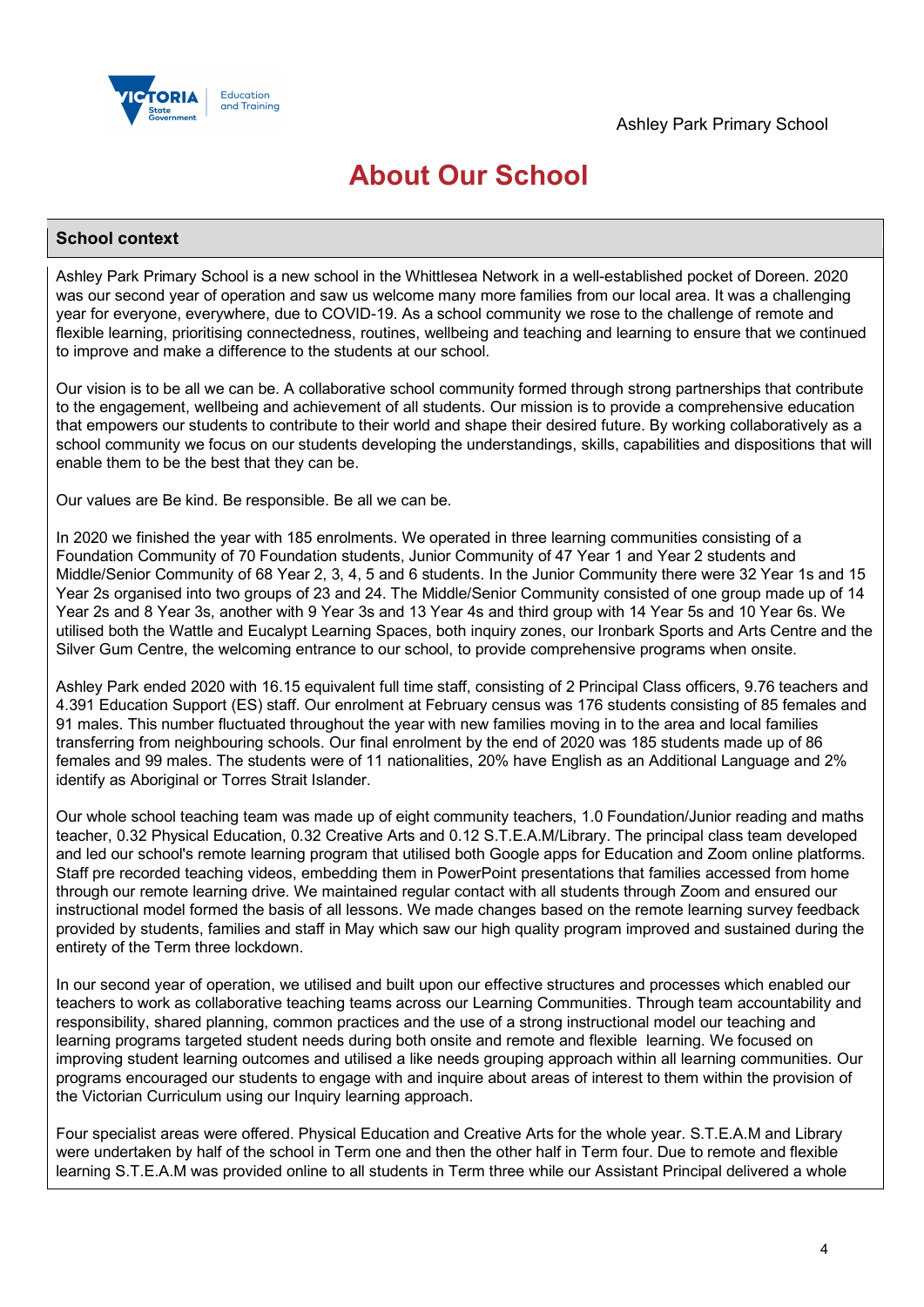

school wellbeing program. In Term three our specialist S.T.E.A.M/Library teacher provided the wellbeing program online enabling the Assistant Principal to work with the Principal to support student and staff welfare and to harness the capacity of our Education Support staff to support those students funded through the PSD program, with additional learning needs and those that remote learning was significantly impacting on. Throughout both periods of remote learning we provided care and supervision at school to many eligible families and supported the learning needs of their children.

Wellbeing and engagement continued to be of high importance to us and we worked hard to promote a positive school culture and prioritised connectedness with our school community throughout the year. Our staff maintained a high level of work output and utilised their knowledge, skills and expertise to engage with their communities. We continued business as usual with team collaborative planning, our Professional Learning Community (PLC) schedule, assessment tasks, student learning conferences, student support group meetings, and weekly assemblies all going online. We fostered positive partnerships between home and school and worked closely with families throughout the year supporting them, ourselves and our students through what was for everyone, a year like no other.

## **Framework for Improving Student Outcomes (FISO)**

We commenced 2020 with our second Annual Implementation Plan guiding our work. We were due to undertake School Review in Semester one however this was postponed twice due to COVID-19 and is now set down for Term two 2021. The Goals in our 2019 Annual Implementation Plan continued to serve as our School Strategic Plan and our 2020 Annual Implementation Plan documented the more focussed actions, key improvement strategies and targets we were working on within the Framework for Improving Student Outcomes (FISO) and its improvement cycle.

The FISO dimensions that were our focus were;

Excellence in teaching and learning: Curriculum planning and assessment and Building practice excellence. Community engagement in learning: Building communities

Positive climate for learning: Health and Wellbeing and Empowering students and building school pride.

### Our school goals were.

Achievement: To maximise the potential of all students so they grow their learning and reach achievement standards appropriate to or above their expected age range. (2020 Focus: To improve student learning outcomes in mathematics and for all students to make the equivalent of 12 months growth in 12 months as measured by the tasks in our assessment schedule and Victorian Curriculum achievement standards for Number and Algebra, Measurement and Geometry and Statistics and Probability.).

Engagement: To develop a safe, stimulating and inclusive learning environment where students, staff and parents work together to achieve optimum student outcomes. (Focus 2020: To improve student and family engagement in learning and reduce the percentage of students who are absent from school for 20 or more days from 34% to 28%). Wellbeing: To build a positive whole school culture that supports and enables the wellbeing of all students. (2020 Focus: To improve the resilience and wellbeing of all students and strengthen our Student Attitudes to School Survey data and improve the resilience score in the learning characteristics and dispositions section from 79%to 85%).

All Key Improvement Strategies were implemented and actions undertaken throughout the year. Some of these were modified to meet the circumstances and context of remote learning but they were still attended to and outcomes were met.

We look forward to our school Review in Term two of 2021 to further evaluate our success so far and to set the focus and direction for the next four years as we work together to strengthen our performance at Ashley Park Primary School.

## **Achievement**

The 2020 teacher judgement of student achievement in the area of Mathematics shows our school to have 91.7% of students Prep - Year 6 at or above the expected level for their age and stage of schooling. This is 6.7% above similar schools and 6.5% above the state average, an excellent outcome for our students given the challenge of COVID-19. This was achieved through our continued focus on teaching and learning and our ability to move our face to face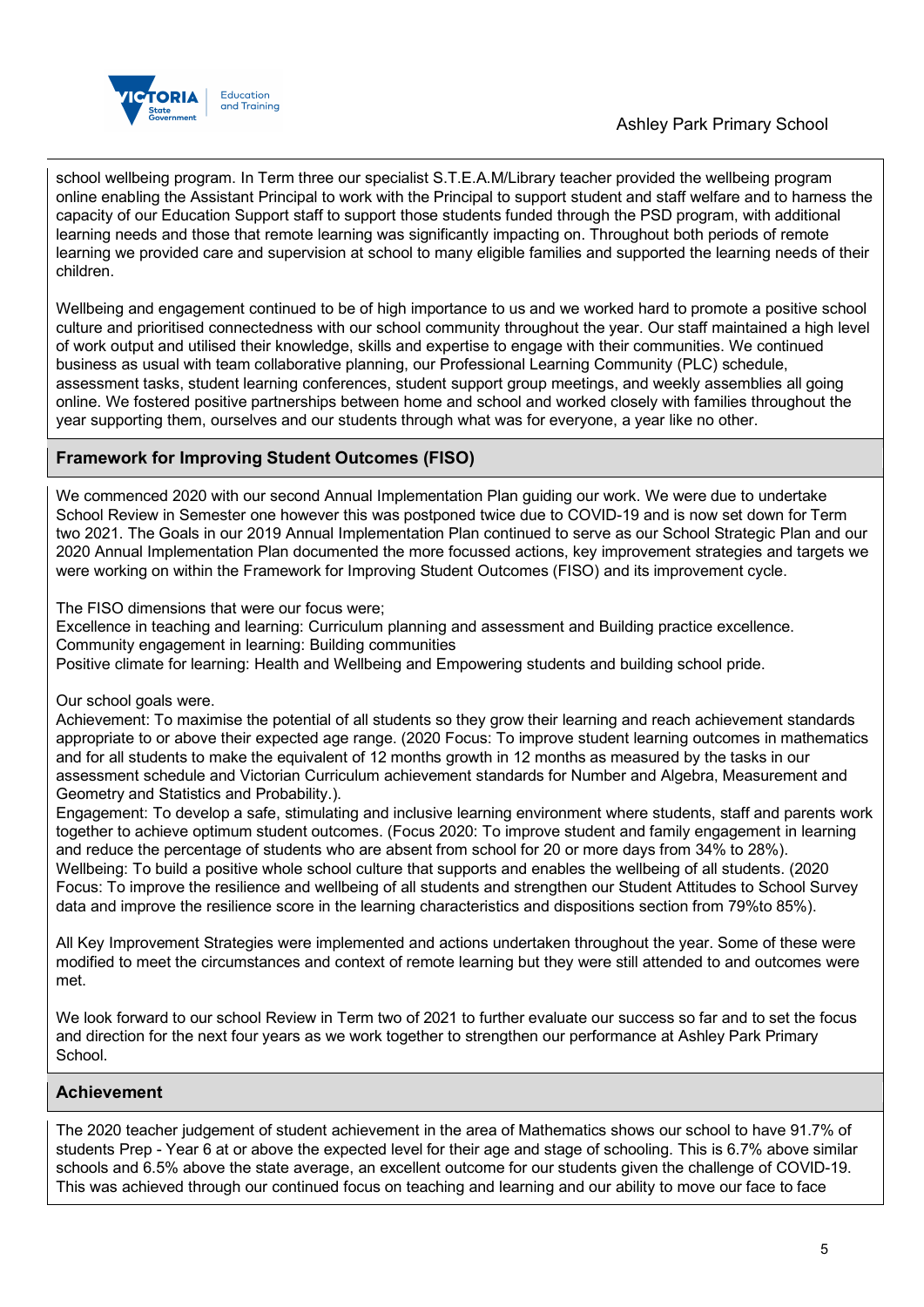



approaches online. Mathematics was a focus for us as a school in 2020 and saw us appoint an Acting Learning Specialist whose focus was Mathematics Proficiencies during Term one. The Acting Learning Specialist worked with our Assistant Principal to deliver whole school professional learning in this area at the commencement of the year and then throughout the year at key times in our Mathematics PLC cycle . We focused on improving student's positive dispositions and building growth mindsets. Teachers developed their ability to create challenging tasks that were related to real life and required proficiency in Understanding, Fluency, Problem Solving, and Reasoning to undertake tasks that drew on content form Measurement & Geometry and Statistics and Probability whilst utilising the skills developed in our like needs grouping approach to Number and Algebra. During remote learning we moved these tasks online to ensure momentum was not lost. The only area that proved a challenge was facilitating opportunities for teacher observation of their peers however even this became possible as the year went on as our remote learning program enabled our staff to view one another's pre recorded lessons on a regular basis. We had to adapt assessment approaches to enable them to be undertaken online and once we returned to onsite learning in Term four teachers were able to more effectively observe and measure children's learning growth again.

In the area of English the 2020 teacher judgement of student achievement shows our school to have 86.6% of students Prep - Year 6 at or above the expected level for their age and stage of schooling. This is 0.9% above similar schools and 0.3% above the state average, another excellent outcome for our students. This demonstrates the strengthening of the work we began in our first year in the areas of reading and writing.

Our remote learning program began strong as it was founded on our clear instructional model and harnessed our developing delivery with the use of technology. Consistency across the school team was strong and our ability to gather and utilise feedback from students, parents and staff enabled us to improve our practice, provide greater opportunity for targeted teaching groups, ensure contact and connection on a daily basis and offer additional student support through our ES team during the second round of remote learning.

Our focus for 2021 is to continue to ensure that all students are showing learning growth at or above the expected rate. We will target all resources to ensure catch up and extension for any students whose growth was less than 12 months in 12 months and will continue our targeted like needs grouping approach to maximise learning growth for all.

## **Engagement**

We began the year with a clear focus on improving student and family engagement in learning and student attendance. We worked to monitor and follow up absences in a more timely manner to build family understanding of the importance of regular attendance at school. Unfortunately the circumstances surrounding the global pandemic had an impact very early in the year with families reluctant to send their children to school for fear of infection. We worked hard to allay these fears and reassure families that the school environment was safe which saw us maintain attendance for many students. Once the decision was made to move learning on line we implemented the attendance requirements specified by Department of Education and Training and put in place processes to follow up with families when children were not connecting online. We strengthened this process throughout both periods of remote learning and provided significant supports utilising our Education Support staff to guide small groups of students through their daily lessons. All vulnerable students and those whose parents were essential workers were welcomed onsite for care and supervision and undertook the same remote learning program as those learning from home. Our school chaplain was also a key contact point for families, assisting with engagement and provision of welfare support.

In 2019 the average number of absence days for our students was 22.4 days. We reduced this significantly in 2020 to an average of 15.6 days per student Prep - Year 6. The average number of days absent in similar schools is lower at 13.9% with the state average at 13.8%. Whilst we worked tirelessly to assist families to engage with our online learning program a small number just found it too difficult. This is demonstrated with our attendance rates across the school for each year level, all being between 91% and 95%. It demonstrates that a majority of students and their families are regularly engaging with learning and school. The Parent Satisfaction Summary showed 89.7% of the 103 parents who responded to the Parent Opinion Survey endorsed positive satisfaction with our school. This was 8.5% percent above parent satisfaction across the state. Our School Staff Survey demonstrated that we were able to provide a Positive School Climate throughout 2020 with 89.7% of staff positively endorsing the climate of our school. This was 11.9% above state which is a significant difference that in conjunction with the positive endorsement of our parents evidences the safe, stimulating and inclusive learning environment we continue to foster at Ashley Park.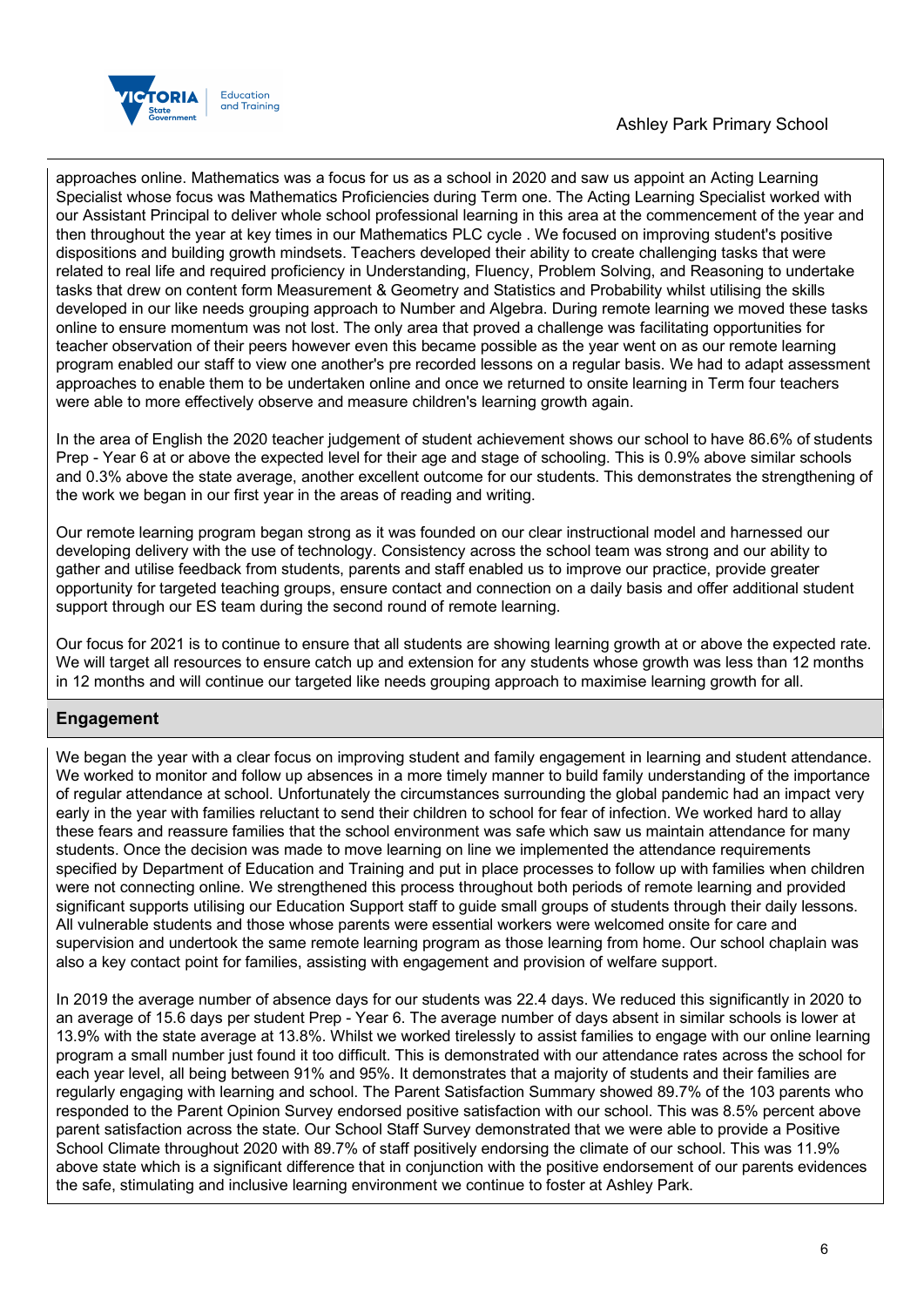

We surpassed our target to reduce the percentage of students who are absent from school for 20 or more days from 34% to 28%. In 2020, 24% of our students Prep - Year 6 had 20 or more days absent from learning/school. Whilst this is a significant improvement this percentage is still too high and is impacting the learning of a number of students. Attendance will remain a major focus of our work in 2021 as we endeavour to identify and support those students and their families whose attendance is impacting their achievement.

Inquiry learning was a key component of the provision of a stimulating learning environment. The appointment of an Acting Learning Specialist focused on Inquiry learning during Term two enabled the capacity of staff to be built. Although online the Acting Learning Specialist provided professional learning to build the capacity of staff to better understand and implement inquiry learning approaches and to plan and develop our school program to further engage students. During planning week they supported teaching teams to develop their term focuses, identify needs and built in the development of the Victorian Curriculum capabilities. This thorough approach to improvement in this area then enabled our inquiry learning program to move online for the entire period of remote and flexible learning and saw students engage with the content while developing their skills and capabilities and pursuing their interests. This was further supported by teams designating a teacher who was supported more closely by the Acting Learning Specialist to continue the planning and implementation of the program while online. In Term four of this year the Acting Learning Specialist documented our school inquiry overview and incorporated the writing focuses that are both relevant and connected to overview. This will be implemented in 2021 and our work in the area further developed and built open to continue to strengthen the safe, stimulating and inclusive learning environment provided at our school.

## **Wellbeing**

The Student Attitudes to School survey results for our Year 4 - 6 students in 2020 were extremely pleasing. Their positive endorsement of Sense of Connectedness and Management of Bullying show our students to be more positive than both that of students in similar schools and students across the state. 91.4% felt connected to school as compared with 77.8% of those in similar schools and 79.2% in schools across the state. 88.3 % of students in Years 4 - 6 at our school were positive about the way bullying was managed as compared with 76.9% at similar schools and 78% across the state. These strong results are even more pleasing given that close to two thirds of the school year was spent with students learning from home. We believe it is a clear indication of the success of our remote learning program and demonstrates that connectedness was maintained. Our students also undertook the remote learning survey in May and these results were equally positive with the students praising the staff and our school for the structure, learning and supports they were provided.

We utilised the feedback provided by both students and families in the remote learning survey to modify and improve the program that was implemented for the duration of Term three.

A major priority during both periods of remote learning was wellbeing. Our Assistant Principal took the lead in the development and delivery of a whole school wellbeing program in Term two and then our STEAM/Library teacher was utilised to provide this in place of her program during Term three. The Assistant Principal was then able to work in conjunction with the Principal to support the wellbeing of staff and that of our families. Throughout we ensured that routines were kept and that learning across all areas of the curriculum was prioritised as we understood that wellbeing supported learning as equally as learning supported wellbeing.

The Acting Learning Specialist for Term three and four focussed on the area of wellbeing. They undertook the Berry Street Educational Model training in Term one and worked with another colleague to provide school based professional learning to all staff when we returned onsite in Term four. This training built the capacity of all staff and saw the implementation of welcome circles each morning across our school. This strong foundation will be built upon in 2021 and see us embed many more of these positive behaviour practices across our school.

Unfortunately we were unable to measure the resilience of our Year 5 cohort to determine if we had been successful in improving this section of the Attitudes to School Survey as it was not include in the survey by DET this year. We have however continued to prioritise this along with the wellbeing needs of the students and will implement the Resilience Project as part of our whole school wellbeing strategy in 2021. We were also successful in gaining funding through the National Schools Chaplaincy Fund which will see the continued employment of our school chaplain for two days per week to enhance the wellbeing strategy at Ashley Park. Our whole of community approach to wellbeing is founded on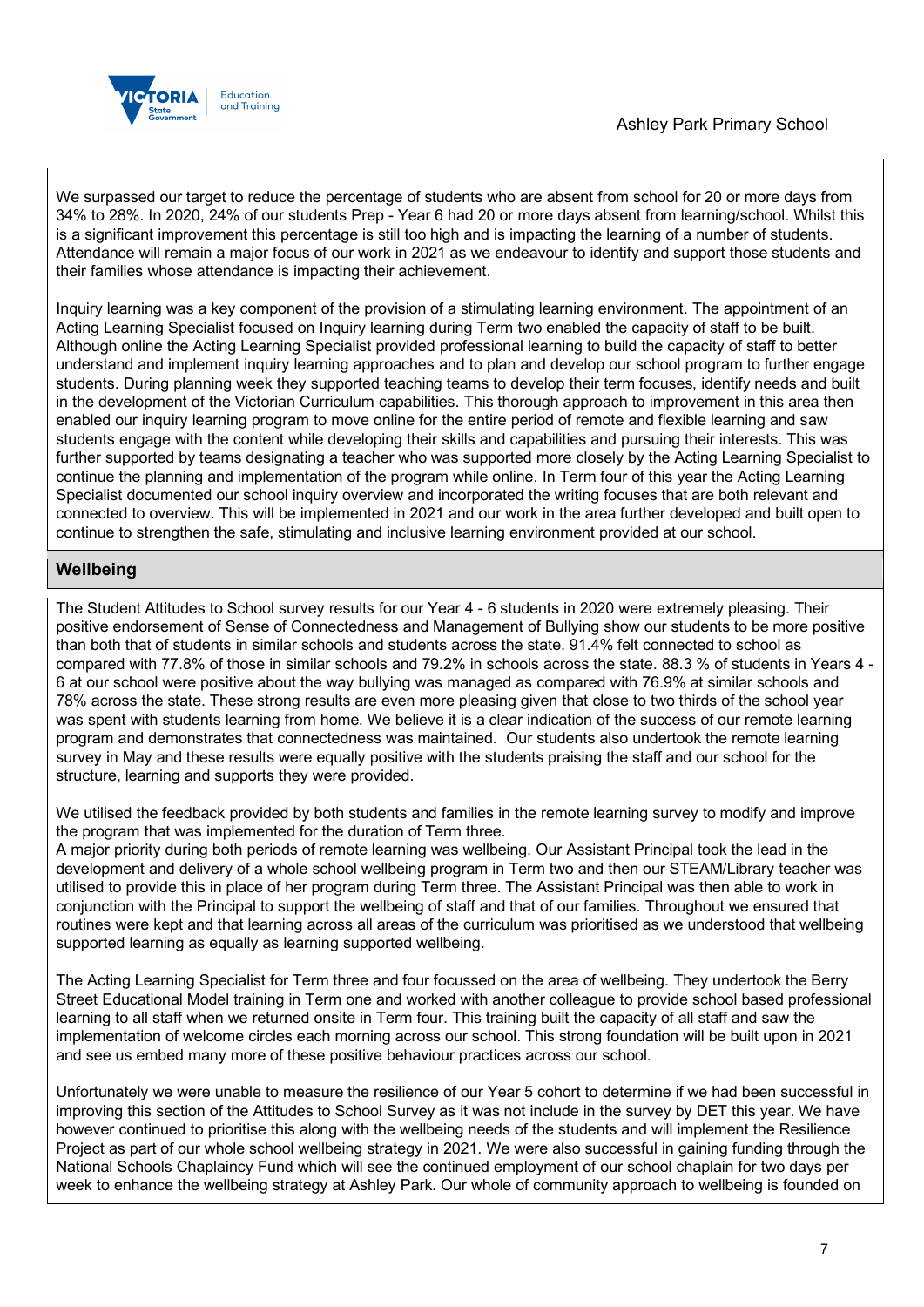

our school values and the associated behaviours and the demonstration of these both in and outside of the learning spaces. This work will continue to be reinforced in 2021 by our Positive School Wide Behaviours approach and the implementation of the Resilience, Rights and Respectful Relationships initiative as a partner school with other schools in the Whittlesea Network.

## **Financial performance and position**

Due to sound financial management after considerable expenditure was made to address our teaching and learning priorities we finished 2020 in surplus. We expended the remainder of our establishment grant, on the set up and fit out of the remaining learning spaces, so that the incoming additional 80 plus students and 7 plus staff could utilise up to date TV displays, whiteboards and mobile teacher stations to provide access to high quality programs across the entire school.

Employment of an additional teacher in the second half of the year to reduce group sizes for reading and maths in the Foundation and Junior communities assisted us to maximise student learning. This decision was made earlier in the year in response to increased enrolments however COVID-19 impacted its implementation with learning moving online for Term two. We filled the position in readiness for our return to face to face teaching in Term three. We employed additional ES staff to provide support and enable program modifications for newly funded students through the Program for Students with Disabilities. Our school enrolments increased which saw the need to fit out more of our learning spaces to accommodate our Foundation, Junior and Middle/Senior community groups. The specialist program increased and many more resources were purchased to ensure students and teachers had access to the materials and resources required to teach and learn.

All families were provided with books and pencils for students to learn from home. We purchased and provided online subscriptions and maths equipment to all students so that high quality teaching and learning could continue with the aim to closely replicate what is provided when onsite. Technology was loaned to everyone who needed it with a total of 57 iPads being borrowed, leaving just enough to provide access for those students who attended onsite.

Ashley Park Primary School always aligns human, physical and financial resources to deliver an educational program that meets the needs of its students. In addition to funding received through the SRP we also utilise locally raised funds. This includes family contributions for essential learning items, revenue received through outsourced programs such as Out of School Care and canteen operation, hire of school facilities by local sporting clubs and community groups and fundraising efforts that are coordinated by our very enthusiastic School Events Team. School Council made the decision to allocate some of surplus funds to the installation of air-conditioning in the learning spaces to ensure a temperate learning and teaching environment for students and staff at Ashley Park. This was collectively prioritised and the installation will be completed by the end of term one 2021. This commitment did not include staff spaces or the Silver Gum Centre which houses the administration areas, library, staff room and first aid so these areas will be the focus of fundraising efforts in 2021.

We also received a shade sail grant from the Department of Health that will see us install more shade around our school in 2021 to provide a safer play environment for our students. The other revenue listed in the financials is made up of bank interest and a contribution towards air conditioning for the spaces in our Ironbark Sports and Arts Centre that are utilised by Big Childcare the provider of our Out of School Hours Care program.

> **For more detailed information regarding our school please visit our website at https://www.ashleyparkps.vic.edu.au**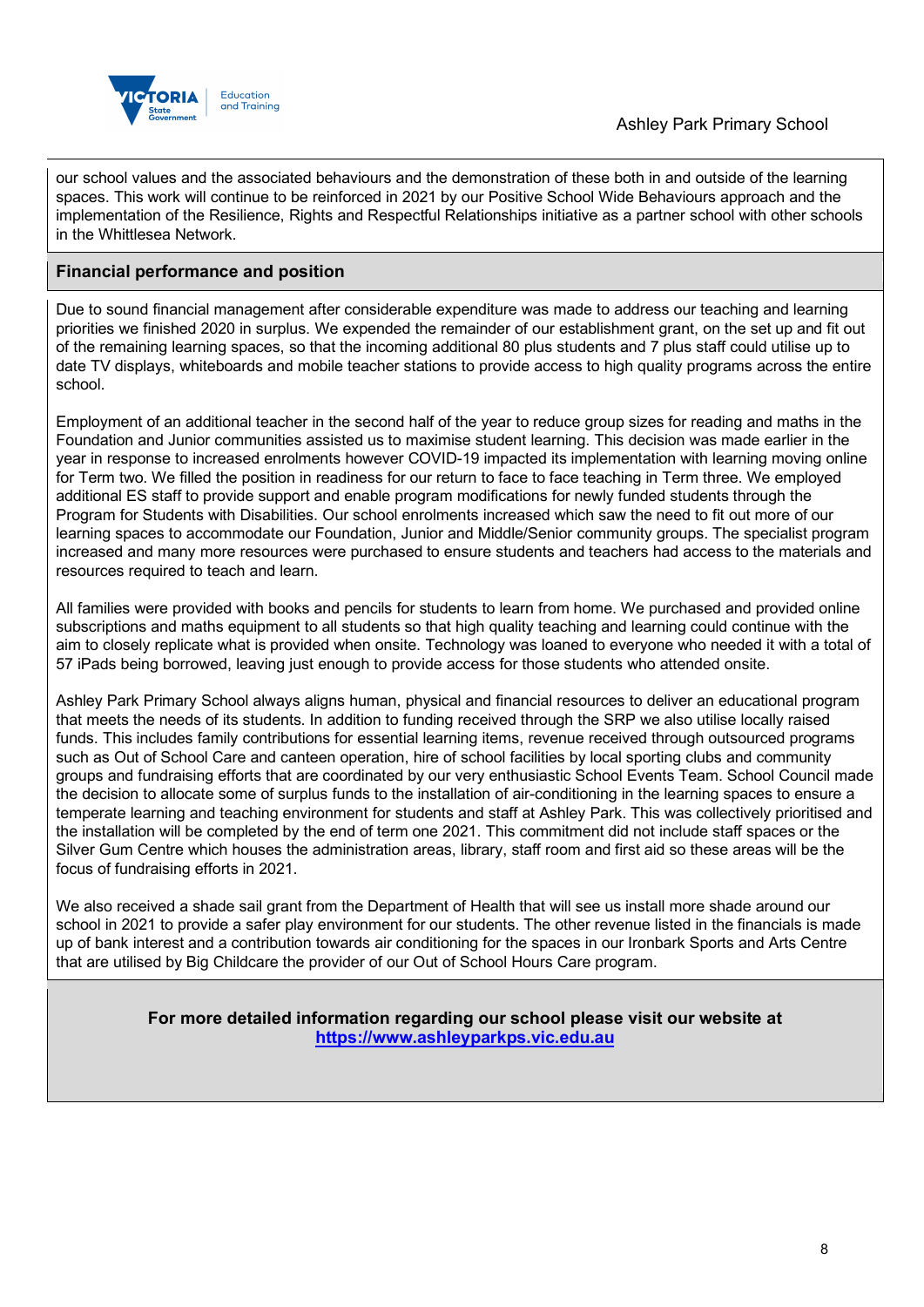

# **Performance Summary**

The Performance Summary for government schools provides an overview of how this school is contributing to the objectives of the Education State and how it compares to other Victorian Government schools.

All schools work in partnership with their school community to improve outcomes for children and young people. Sharing this information with parents and the wider school community helps to support community engagement in student learning, a key priority of the Framework for Improving Student Outcomes.

Refer to the 'How to read the Annual Report' section for help on how to interpret this report.

## SCHOOL PROFILE

#### **Enrolment Profile**

A total of 176 students were enrolled at this school in 2020, 85 female and 91 male.

21 percent of students had English as an additional language and 2 percent were Aboriginal or Torres Strait Islander.

#### **Overall Socio-Economic Profile**

The overall school's socio-economic profile is based on the school's Student Family Occupation and Education index (SFOE) which takes into account parents' occupations and education.

Possible socio-economic band values are: Low, Low-Medium, Medium and High.

This school's socio-economic band value is: Low - Medium

#### **Parent Satisfaction Summary**

The percent endorsement by parents on their school satisfaction level, as reported in the annual Parent Opinion Survey.

Percent endorsement indicates the percent of positive responses (agree or strongly agree) from parents who responded to the survey.



#### **School Staff Survey**

The percent endorsement by staff on School Climate, as reported in the annual School Staff Survey.

Percent endorsement indicates the percent of positive responses (agree or strongly agree) from staff who responded to the survey. Data is suppressed for schools with three or less respondents to the survey for confidentiality reasons.

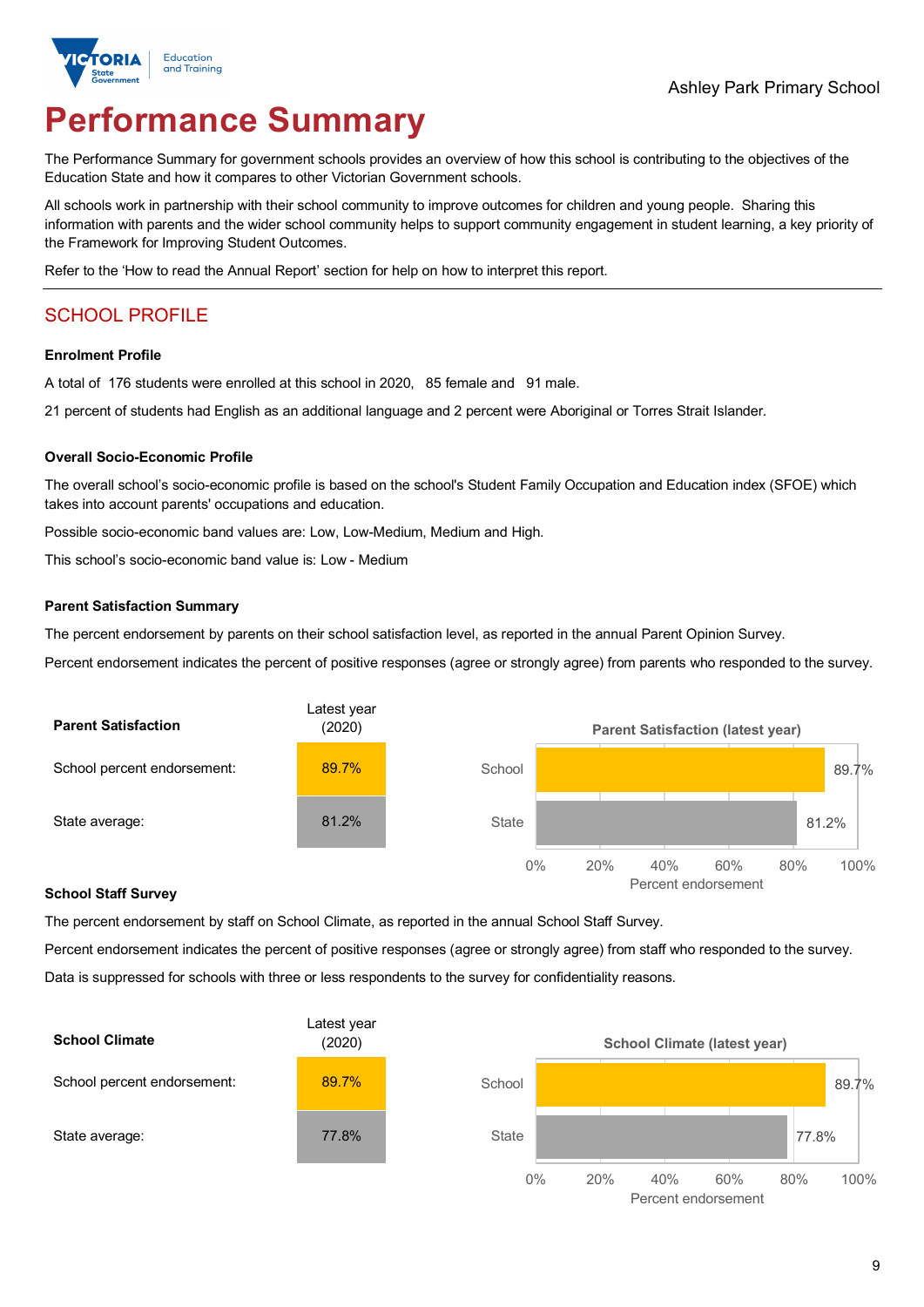

## ACHIEVEMENT

*Key: 'Similar Schools' are a group of Victorian government schools that are like this school, taking into account the*  school's socioeconomic background of students, the number of non-English speaking students and the size and *location of the school.*

#### **Teacher Judgement of student achievement**

Percentage of students working at or above age expected standards in English and Mathematics.



0% 20% 40% 60% 80% 100% Percent students at or above age expected level

#### **NAPLAN**

NAPLAN tests were not conducted in 2020.

#### **NAPLAN Learning Gain**

NAPLAN learning gain is determined by comparing a student's current year result to the results of all 'similar' Victorian students (i.e. students in all sectors in the same year level who had the same score two years prior).

NAPLAN tests were not conducted in 2020.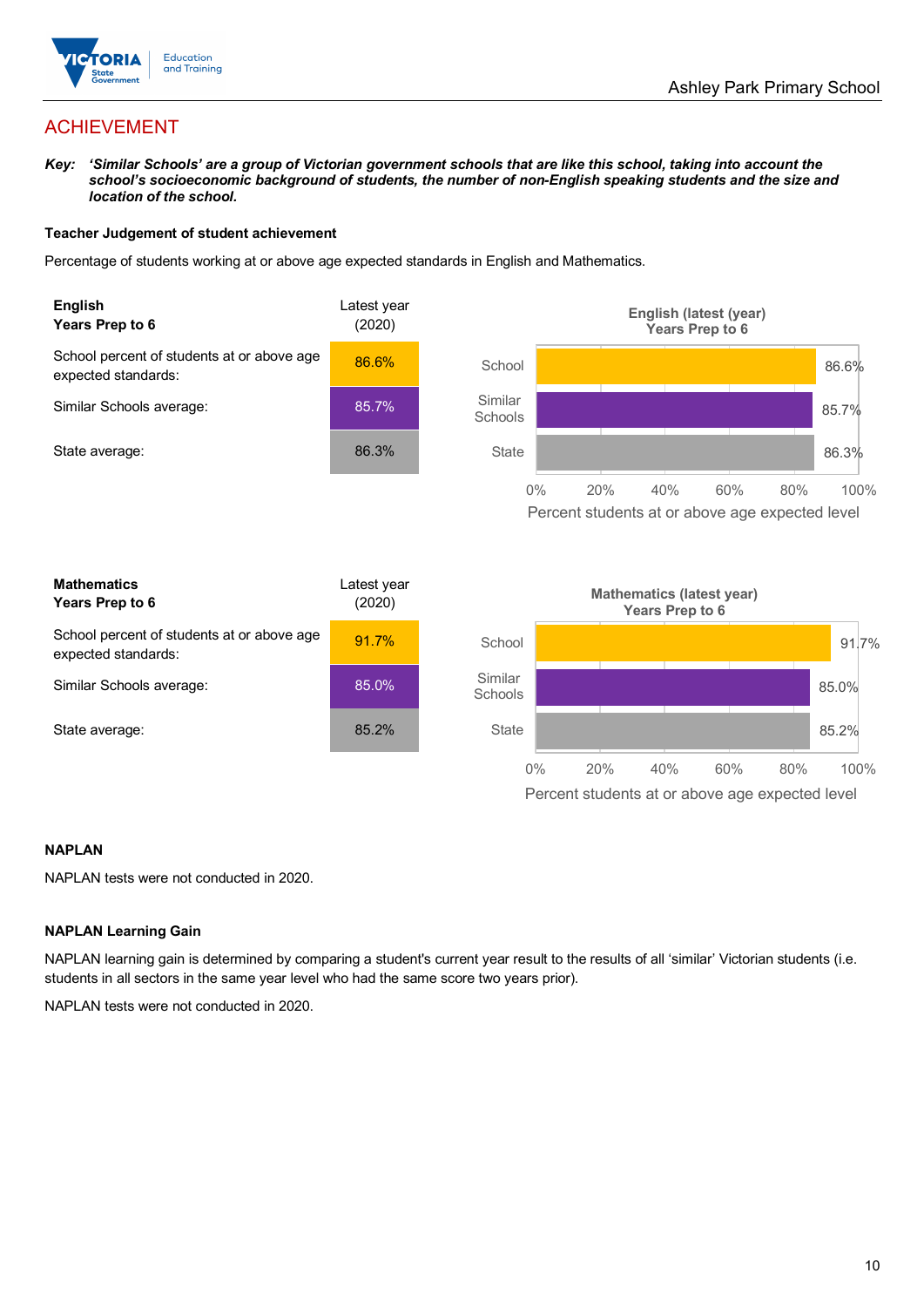

## ENGAGEMENT

*Key: 'Similar Schools' are a group of Victorian government schools that are like this school, taking into account the*  school's socioeconomic background of students, the number of non-English speaking students and the size and *location of the school.*

#### **Average Number of Student Absence Days**

Absence from school can impact on students' learning. Common reasons for non-attendance include illness and extended family holidays. Absence and attendance data in 2020 may have been influenced by local processes and procedures adopted in response to remote and flexible learning.



#### **Attendance Rate (latest year)**

|                                             | Prep | Year 1 | Year 2 | Year 3 | Year 4 | Year 5 | Year 6 |
|---------------------------------------------|------|--------|--------|--------|--------|--------|--------|
| Attendance Rate by year level<br>$(2020)$ : | 91%  | 91%    | 93%    | 94%    | 91%    | 95%    | 94%    |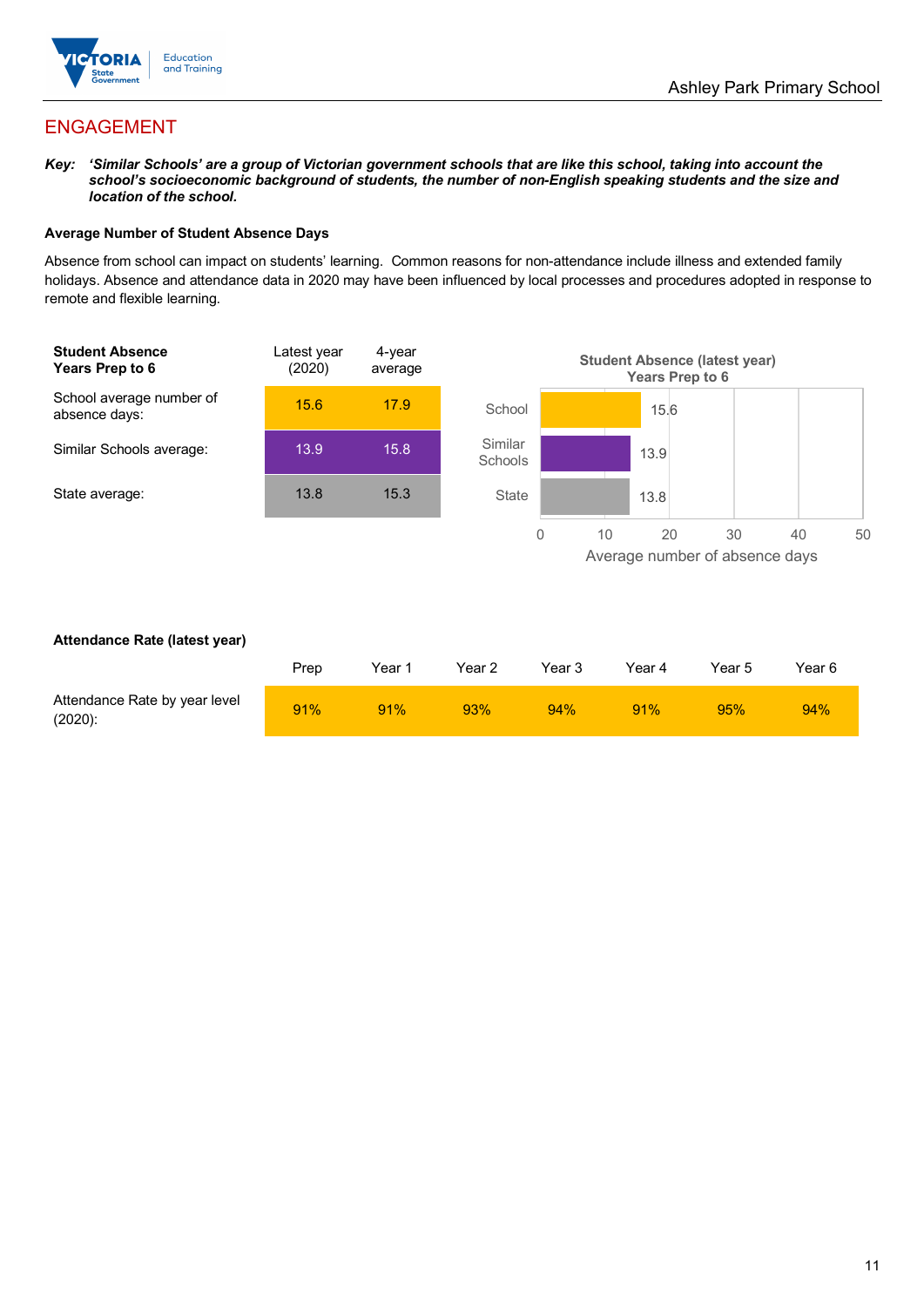

## **WELLBEING**

*Key: 'Similar Schools' are a group of Victorian government schools that are like this school, taking into account the*  school's socioeconomic background of students, the number of non-English speaking students and the size and *location of the school.*

#### **Student Attitudes to School – Sense of Connectedness**

The percent endorsement on Sense of Connectedness factor, as reported in the Attitudes to School Survey completed annually by Victorian Government school students, indicates the percent of positive responses (agree or strongly agree).

Schools who participated in the Student Attitudes to School survey in 2020 should refer to the advice provided regarding the consistency of their data.



*methodology in 2020, data are often not comparable with previous years or within similar school groups. Care should be taken when interpreting these results.*

#### **Student Attitudes to School – Management of Bullying**

The percent endorsement on Management of Bullying factor, as reported in the Attitudes to School Survey completed annually by Victorian Government school students, indicates the percent of positive responses (agree or strongly agree).

Schools who participated in the Student Attitudes to School survey in 2020 should refer to the advice provided regarding the consistency of their data.

| <b>Management of Bullying</b><br>Years 4 to 6 | Latest year<br>(2020) | 4-year<br>average |
|-----------------------------------------------|-----------------------|-------------------|
| School percent endorsement:                   | 88.3%                 | 91.1%             |
| Similar Schools average:                      | 76.9%                 | 79.9%             |
| State average:                                | 78.0%                 | 80.4%             |

*Due to lower participation rates and differences in collection methodology in 2020, data are often not comparable with previous years or within similar school groups. Care should be taken when interpreting these results.*

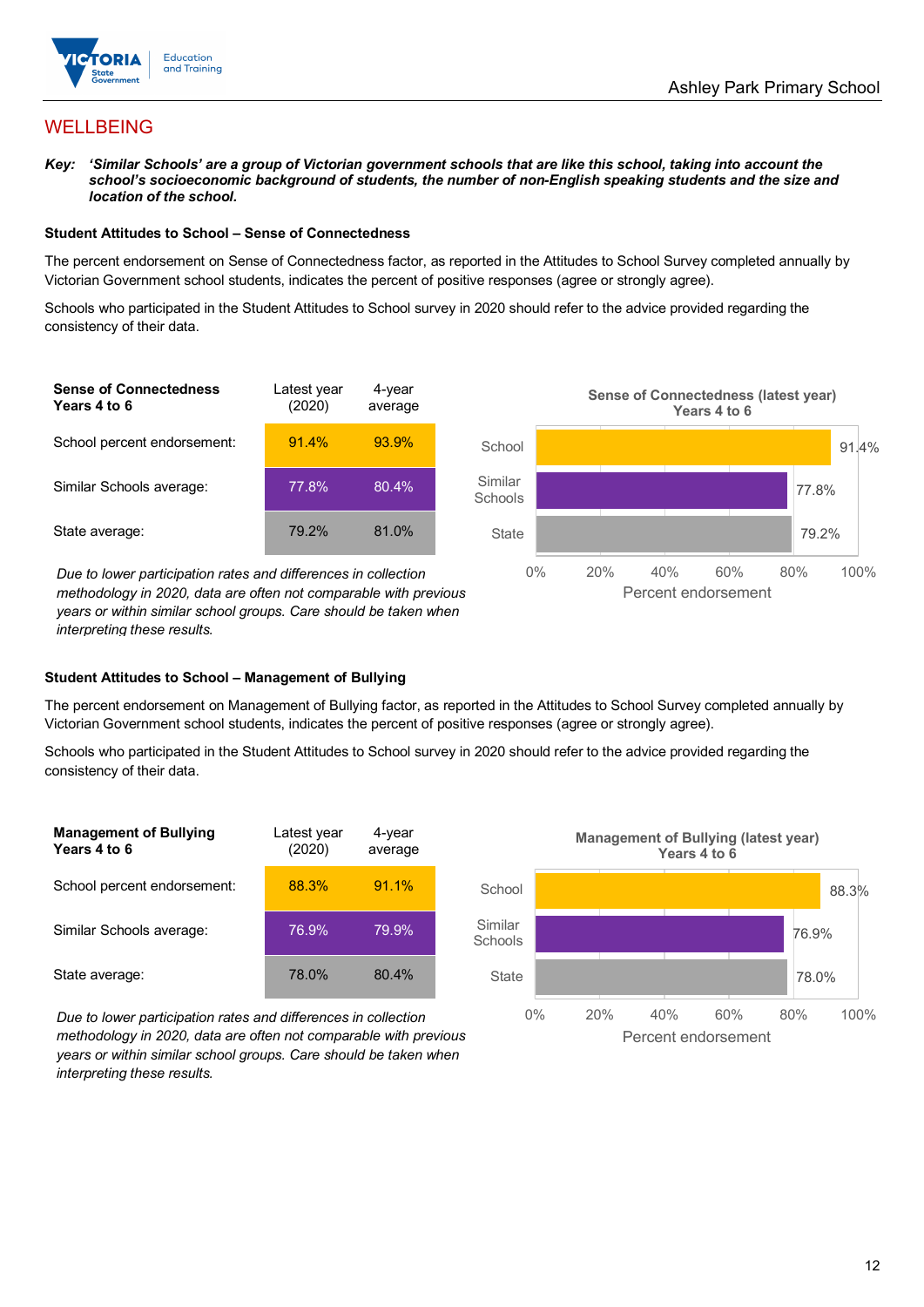

# **Financial Performance and Position**

FINANCIAL PERFORMANCE - OPERATING STATEMENT SUMMARY FOR THE YEAR ENDING 31 DECEMBER, 2020

| <b>Revenue</b>                  | <b>Actual</b> |
|---------------------------------|---------------|
| <b>Student Resource Package</b> | \$1,473,989   |
| Government Provided DET Grants  | \$288,916     |
| Government Grants Commonwealth  | \$23,272      |
| Government Grants State         | <b>NDA</b>    |
| Revenue Other                   | \$5,871       |
| <b>Locally Raised Funds</b>     | \$101,489     |
| <b>Capital Grants</b>           | <b>NDA</b>    |
| <b>Total Operating Revenue</b>  | \$1,893,537   |

| Equity <sup>1</sup>                                 | <b>Actual</b> |
|-----------------------------------------------------|---------------|
| Equity (Social Disadvantage)                        | \$13,423      |
| Equity (Catch Up)                                   | <b>NDA</b>    |
| <b>Transition Funding</b>                           | <b>NDA</b>    |
| Equity (Social Disadvantage - Extraordinary Growth) | \$5,268       |
| <b>Equity Total</b>                                 | \$18,691      |

| <b>Expenditure</b>                    | <b>Actual</b> |
|---------------------------------------|---------------|
| Student Resource Package <sup>2</sup> | \$1,466,418   |
| Adjustments                           | <b>NDA</b>    |
| <b>Books &amp; Publications</b>       | \$537         |
| Camps/Excursions/Activities           | \$6,961       |
| <b>Communication Costs</b>            | \$3,693       |
| Consumables                           | \$58,477      |
| Miscellaneous Expense <sup>3</sup>    | \$15,224      |
| <b>Professional Development</b>       | \$3,567       |
| Equipment/Maintenance/Hire            | \$65,273      |
| <b>Property Services</b>              | \$27,166      |
| Salaries & Allowances <sup>4</sup>    | \$38,849      |
| <b>Support Services</b>               | \$24,695      |
| Trading & Fundraising                 | \$7,836       |
| Motor Vehicle Expenses                | <b>NDA</b>    |
| Travel & Subsistence                  | <b>NDA</b>    |
| <b>Utilities</b>                      | \$59,172      |
| <b>Total Operating Expenditure</b>    | \$1,777,869   |
| <b>Net Operating Surplus/-Deficit</b> | \$115,667     |
| <b>Asset Acquisitions</b>             | \$121,451     |

(1) The equity funding reported above is a subset of the overall revenue reported by the school.

(2) Student Resource Package Expenditure figures are as of 02 Mar 2021 and are subject to change during the reconciliation process.

(3) Miscellaneous Expenses include bank charges, administration expenses, insurance and taxation charges.

(4) Salaries and Allowances refers to school-level payroll.